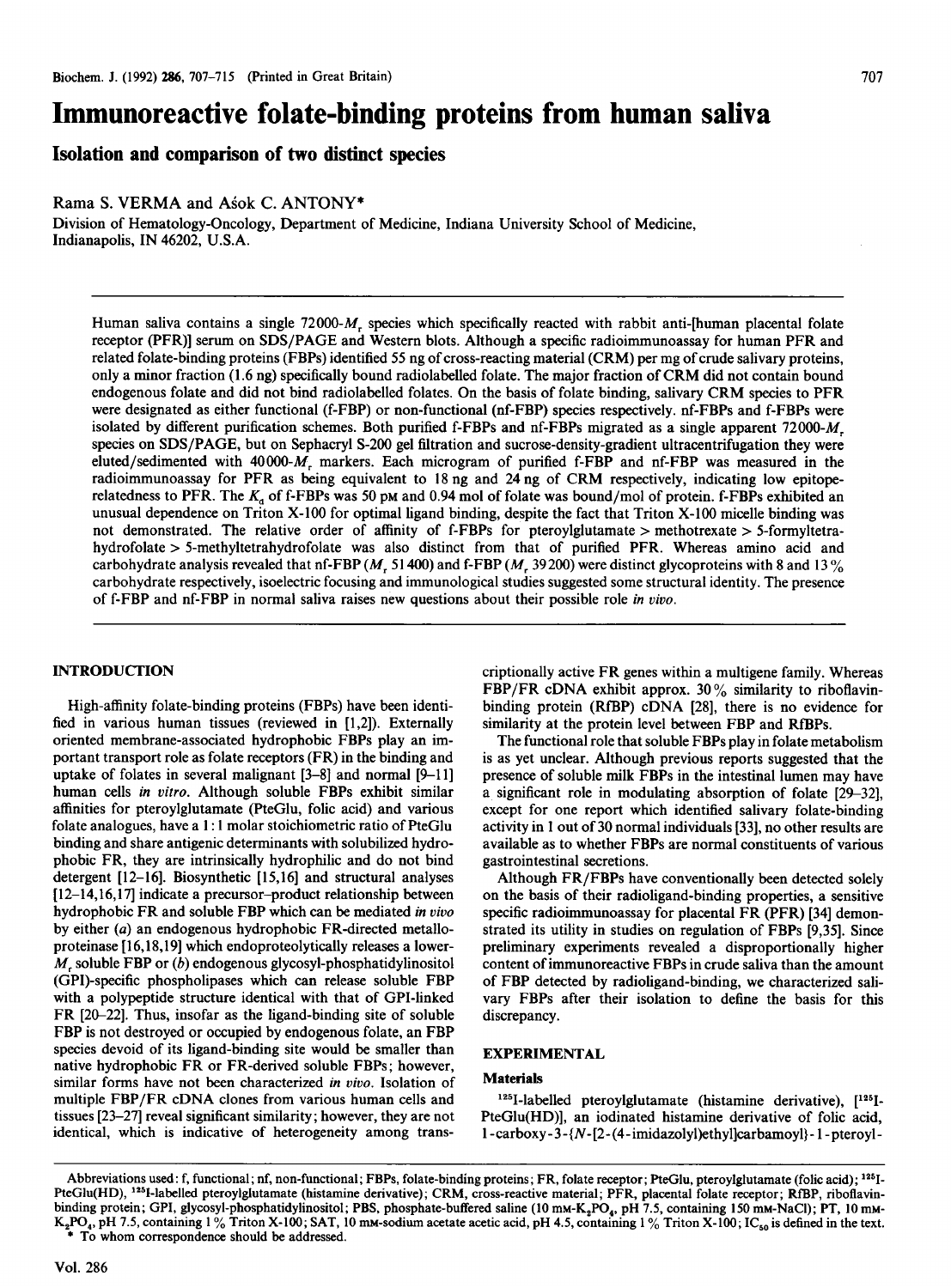aminopropane (sp. radioactivity <sup>2200</sup> Ci/mmol, <sup>99</sup> % pure [9]), was from du Pont-New England Nuclear. [3,5',7,9-3H]PteGlu (potassium salt, in  $1\%$  ascorbic acid; sp. radioactivity 50 Ci/ mmol, purified  $> 99\%$  [13]) and <sup>125</sup>I-labelled protein A (sp. radioactivity 38 mCi/mg) were from Amersham International. Apo- and holo-RfBP from chicken egg white (purity  $> 99\%$ ), PteGlu (98% pure), 5-methyltetrahydrofolate (95%) pure), 5-formyltetrahydrofolate (95 % pure) and methotrexate (90 % pure) were from Sigma.

# Isolation of PFR, preparation of anti-PFR serum and radioimmunoassay for PFR

PFR was purified to apparent homogeneity, and rabbit polyclonal anti-PFR serum was prepared against the purified protein as described in [36]. The specific radioimmunoassay for PFR was carried out exactly as described previously [34]. The doseresponse curve generated with PFR and all unknown samples were routinely analysed in triplicate. The concentration of total CRM in each unknown sample was determined from the standard curve only after  $(a)$  at least three values of each unknown sample were obtained that fell well within the standard curve and (b) determination of the mean CRM per  $\mu$ g of unknown sample did not deviate by more than  $10\%$  for each of the three values tested. The values expressed as ng of CRM (to PFR)/mg of protein are not absolute, but only relative, to PFR.

## Manoeuvres to remove endogenous folate from saliva

Unless specified, fresh crude saliva maintained at 4 °C was centrifuged at  $30000$  g for  $30$  min and filtered (0.32 , up porto-size  $f$ ilter) before use. (a) The pH of 1 ml of salive was adjusted to filter) before use. (a) The pH of 1 ml of saliva was adjusted to pH 3.0 with 1 M-HCl and an equal volume of 6 M-guanidinium  $\mu$ 1.3.0 mm mixture was added. The mixture was sequentially dialysed (Mr. 1988) chronuc was added. The mixture was sequentially dialysed  $(M_r)$ cut-off =  $6000$ ) against 50 ml of 6 M-guanidinium chloride with six changes of guanidinium chloride solution every 12 h, followed  $\frac{1}{2}$  changes of guamumum chioride solution every 12 n, followed by  $\frac{1}{2}$  have been to  $\lim_{n \to \infty} \frac{1}{n} \bigcup_{i=1}^n \bigcup_{i=1}^n \bigcup_{i=1}^n \bigcup_{i=1}^n \bigcup_{i=1}^n \bigcup_{i=1}^n \bigcup_{i=1}^n \bigcup_{i=1}^n \bigcup_{i=1}^n \bigcup_{i=1}^n \bigcup_{i=1}^n \bigcup_{i=1}^n \bigcup_{i=1}^n \bigcup_{i=1}^n \bigcup_{i=1}^n \bigcup_{i=1}^n \bigcup_{i=1}^n \bigcup_{i=1$ buffer every 12 h. (b) Saliva (1 ml) was dialysed against 1 litre of phosphate-buffered saline (PBS) with eight changes of PBS every 12 h.  $(c)$  The pH of two 1 ml portions of saliva was decreased to  $pH 4.5$  or  $pH 3$  by addition of 1 M-acetic acid, followed by dialysis against 1 litre of 10 mm-sodium acetate/acetic acid, pH 4.5, or 1 litre of 0.2 M-acetic acid, pH 3, respectively, with eight buffer changes every 12 h, followed by four dialyses against 4 litres of PBS every 12 h. After confirmation that the pH was 7.5, Triton  $X-100$  was added to achieve a final concentration of  $1\%$ , and all samples were analysed for binding of  $[1^{25}]$ PteGlu(HD) and  $[3^3$ H]PteGlu.

#### Donor characteristics and method of saliva collection These studies were carried out over a 3-year period during the second during the second during the second during the second during the second during the second during the second during the second during the second during t

I hese studies were carried out over a 3-year period during which more than 20 normal human volunteers from several racial groups (Caucasians, Orientals, Asians, African Americans) between the ages of 20 and 40 years periodically participated as donors of saliva. The results which relate to the proportion of nf-FBPs and f-FBPs from single donors were consistently reproducible on different occasions from more than ten different individuals. Except for large-scale collection of saliva, all individuals donated saliva after breakfast (approx. 09.00 h). Thorough rinsing of the oral cavity was a prerequisite before donation of saliva which was induced by sucking lemon drops (E. J. Brach Corp., Chicago, IL, U.S.A.), which contained no intrinsic folatebinding activity. In addition, both quantitative and qualitative analysis indicated no differences in FBPs in individuals whose salivary secretions were induced by chewing pieces of India-<br>rubber or lemon drops.

#### Purification of salivary f-FBPs

Endogenous folate removal. Saliva (5 litres) collected from many normal volunteers in <sup>1</sup> day was centrifuged twice at  $30000 g$  for 1 h. After the supernatant had been filtered, endogenous folate was removed as described in [12], and the clear supernatant (processed saliva) was used to isolate f-FBPs.

Precipitation and dialysis.  $(NH<sub>4</sub>)<sub>2</sub>SO<sub>4</sub>$  (300 g) was added to 6 litres of processed saliva and the mixture was stirred for <sup>1</sup> h, and centrifuged at 30000  $g$  for 30 min. To the supernatant an additional 300 g of  $(NH_4)_2SO_4$  was added, and this cycle was repeated three times. The resulting four pellets were pooled and resuspended in 500 ml of 10 mm- $K_2PO_4$  (pH 7.5)/1% Triton X-100 (PT) and dialysed against 4 litres of PT with four buffer changes every 8 h.

Concentration. The dialysed sample was diluted 10-fold with 10 mm-sodium acetate acetic acid (pH 4.5)/1 % Triton X-100 (SAT) and applied to 5 ml of CM-cellulose [38] equilibrated with SAT. The column was washed successively with 500 ml of SAT, 500 ml of 0.2 M-acetic acid (pH 3)/1 % Triton X-100, 1 litre of SAT, 1 litre of SAT/50 mm-NaCl, and was finally batch-eluted with <sup>5</sup> ml of SAT/250 mM-NaCl, and the pH of the eluate raised to 7.5 by addition of 0.1 M-NaOH.

Gel filtration. Samples (1 ml) of CM-cellulose eluate were sequentially injected into <sup>a</sup> Protein-Pak SW <sup>300</sup> h.p.l.c. gelfiltration column (7 mm  $\times$  30 cm), which was equilibrated and eluted with PT [16]. Fractions of volume 0.5 ml were collected and analysed by the radioligand-binding assay [16], and fractions containing maximal folate-binding activity were pooled.

# Preparation of non-immune serum- and anti-PFR serum-Sepharose

 $N_{\rm tot}$  immune or anti-PFR serves (20 ml)  $[36]$  and  $7$  g of  $7$  $\text{CVM}$  and  $\text{C}$  and  $\text{C}$  and  $\text{C}$  and  $\text{C}$  and  $\text{C}$  and  $\text{C}$  and  $\text{C}$  and  $\text{C}$  at  $\text{C}$  at  $\text{C}$  and  $\text{C}$  and  $\text{C}$  and  $\text{C}$  and  $\text{C}$  and  $\text{C}$  and  $\text{C}$  and  $\text{C}$  and  $\text{C}$  $\epsilon$ -constructed beginned beads (1 h, filtered, and the retained beads) were included at  $\ddot{\textbf{r}}$  C for 40 m, intered, and the retained beads (25 g wet will were incubated with 100 ml of 1 M-Tris base for 2 h at 4  $^{\circ}$ C. The beads were then washed successively with 1 litre of 1 M-Tris base, 1 litre of water, 1 litre of 0.1 M-glycine/HCl (pH  $2.5$ )/1 M-NaCl, 1 litre of water and finally 1 litre of PBS, and resuspended in 75 ml of PBS.

### Purification of salivary nf-FBPs

Affinity chromatography. Crude saliva (1 litre) was centrifuged Attituty curomatography. Crude saliva (1.1111e) was centrituged at 30000 g for 1 h, filtered (0.22  $\mu$ m-pore-size filter), and incubated with 50 ml (16 g wet wt.) of non-immune serum-Sepharose for 48 h. After centrifugation at 3000  $g$  for 30 min, the supernatant was aspirated and mixed with  $25$  ml (8 g wet wt.) of anti-(PFR serum)-Sepharose. After incubation for 48 h, the pellet was recovered and subjected to three centrifuge–wash cycles with 12 vol. of PBS. The pellet was then incubated with 25 ml of  $6 \text{ M}$ guanidinium chloride for 2 h, and, after centrifugation, the supernatant was aspirated, dialysed against 4 litres of PT, with four buffer changes every 8 h and concentrated by freeze-drying.

Gel filtration. The freeze-dried powder was resuspended in 3 ml of water and subjected to analytical Sephacryl S-200 gel filtration  $[16]$ . The fraction containing maximum CRM and protein was further analysed for purity.

# Competitive inhibition of 13HIPteGlu binding to f-FBPs by Competitive minui  $T_{\text{SUSY}}$

The reaction mixture (250  $\mu$ I) containing PT, CM-cellulose eluate containing f-FBPs (0.3 pmol), and increasing concentrations of various folate analogues  $(0.01-10000 \text{ nm})$  was mixed at 22 °C before addition of [<sup>3</sup>H]PteGlu (2.8 pmol). After incubation at 37 °C for 1 h,  $[{}^3H]$ PteGlu binding was determined by h.p.l.c. gel filtration [16]. Each data point was analysed in triplicate. The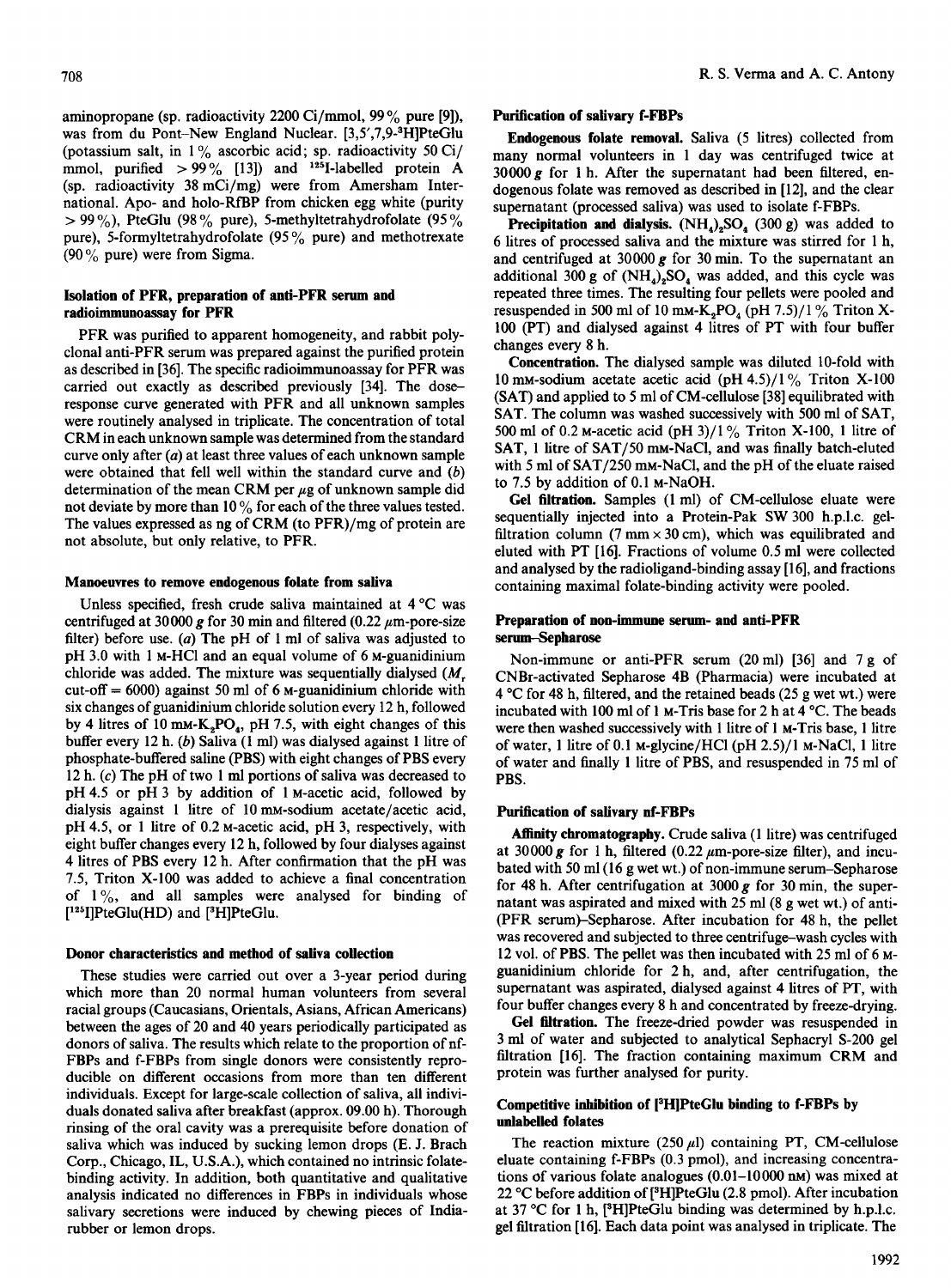$IC_{50}$  for each folate analogue was defined as the concentration of unlabelled folate that inhibited [3H]PteGlu-binding to f-FBPs by 50 %. Additional assays [36] were also carried out with purified PFR (5.4 pmol) and [<sup>3</sup>H]PteGlu (16.8 pmol) to define the  $IC_{50}$ with PteGlu and the same folate analogues used in studies with f-FBP. This internal control ensured that any differences in the  $IC_{50}$  of a given folate analogue for f-FBP was not due to differences in contaminants within the folate analogues used  $(1.1 \tcdot 1.1 \tcdot 1.0 \tcdot 1.0 \tcdot 1.0 \tcdot 1.0 \tcdot 1.0 \tcdot 1.0 \tcdot 1.0 \tcdot 1.0 \tcdot 1.0 \tcdot 1.0 \tcdot 1.0 \tcdot 1.0 \tcdot 1.0 \tcdot 1.0 \tcdot 1.0 \tcdot 1.0 \tcdot 1.0 \tcdot 1.0 \tcdot 1.0 \tcdot 1.0 \tcdot 1.0 \tcdot 1.0 \tcdot 1.0 \tcdot 1.0 \tcdot 1.0 \tcdot 1.0 \tcdot 1.0 \tcdot 1.0 \tcdot 1.0 \tcdot 1.$ which may have ancien animities for one in  $\mathcal{C}_1$ , buch an occurrence would be identified by changes in the  $IC_{50}$  of the folate analogue (using PFR) from that expected from earlier studies using purified preparations of folate analogues and PFR [36]. The value for relative  $IC_{50}$  of a given folate analogue (relative to  $IC_{50}$  of PteGlu) with f-FBP or PFR was obtained by dividing the value of the  $IC_{50}$  of the folate analogue by the  $IC_{50}$  of PteGlu.

# Determination of stoichiometry, amino acid and carbohydrate leterminativ  $\blacksquare$

Amino acid and carbonydrate analysis of purined i-FBP and nf-FBP and the stoichiometry of folate binding by f-FBP was determined as described in  $[16]$ ; the M. of f-FBP was taken as 40000 on the basis of  $(a)$  gel-filtration analysis,  $(b)$  sucrosedensity gradient ultracentrifugation and  $(c)$  amino acid and carbohydrate analysis. The results of amino acid and carbohydrate analysis of f-FBP were expressed as mol of residue/mol of PteGlu bound, whereas nf-FBP results were expressed as mol of residue/mol of FBP assuming an  $M$ , of 40000, based on analytical gel-filtration and sucrose-density-gradient studies of nf-FBP.

# Other methods used in the present study (but not detailed

Other methods used in the present study (but not detailed here) were described or referred to in recent publications from our laboratory [11,16,22].

# $\mathbf{R}$

#### Identification of distinct FBPs in saliva

Immunoblot assays revealed that only anti-PFR serum consistently recognized crude salivary FBP in a dose-dependent manner when probed with <sup>125</sup>I-labelled protein A (Fig. 1a); in contrast, no signal was identified with an equivalent amount of buccal mucosal scrapings. When crude saliva was subjected to SDS/PAGE and Western blots, only anti-PFR serum recognized a single  $72000-M$ , species (Fig. 1b). Similar findings were obtained. with salivary proteins after endogenous folate removal. Furthermore, anti-PFR serum failed to recognize an equivalent amount of purified apo- and holo-RfBPs (Fig. 1), and no folatebinding {using 20 pmol of [3H]PteGlu or 2 pmol of <sup>125</sup>I-PteGlu(HD)} to purified apo- or holo-RfBPs (1 mg each) was demonstrable in the absence or presence of Triton X- 100 (results not shown). These studies indicated that anti-PFR serum recognized only a single FBP-like moiety of  $M<sub>1</sub>$ , 72000 in saliva and therefore only reacted with this species when used in a radioimmunoassay with PFR to generate the standard curve. With fresh crude saliva, 3.2 fmol of <sup>125</sup>I-PteGlu(HD) was bound/ mg of protein (Table <sup>1</sup> and Fig. 2), and Sephacryl S-200 gel filtration revealed that the single 1251-PteGlu(HD)-bound peak fraction at  $M$ , 40000 corresponded to the same fraction<br>fraction at  $M$ , 40000 corresponded to the same fraction exhibiting maximal CRM to PFR (result not shown). <sup>125</sup>I-PteGlu(HD) binding was enhanced 10-fold after removal of



#### Fig. 1.  $(a)$  Immunoblot analysis using anti-PFR serum and non-immuneserum and  $(b)$  SDS/PAGE and Western-blot studies

 $(a)$ : A, crude filtered saliva; B, holo-riboflavin-binding protein; C, apo-riboflavin-binding protein; D, solubilized  $(2\%$  SDS) pellet from buccal mucosal scrapings. Samples (100  $\mu$ g, 500  $\mu$ g and 1 mg) were applied to nitrocellulose filters, which were probed with anti-PFR serum (left) and non-immune serum (right), followed by  $125$ <sup>1-18</sup>. labelled Protein A and autoradiography  $[18]$ . (b) Crude undialysed (lanes A and C) and dialysed (processed) (lanes B and D) salivary proteins (200  $\mu$ g each), were probed with non-immune serum (lanes A and B) or anti-PFR serum (lanes C and D) followed by  $125$ <sub>I</sub>. labelled protein A [18]. The  $M_r$  values of known marker proteins are indicated on the right (myosin, 205000;  $\beta$ -galactosidase, 116500; phosphorylase b, 106000; albumin, 80000; ovalbumin, 49500).

Table 1. Analysis of crude saliva before and after endogenous folate removal for ligand-binding, affinity and immunoreactive material in the Table 1. Analysis of crude saliva before and after endogenous folate removal for ligand-binding, affinity and immunoreactive material in the radioimmunoassay for PFR radioimmunoassay

| Sample                                  | $125$ <sub>I</sub> -PteGlu(HD)<br>bound in saliva<br>(fmol/mg) | Endogenous folate<br>in saliva<br>(pmol/mg) | Κ,<br>(pM) | CRM to PFR<br>in saliva<br>$(ng/mg)^*$ | Theoretical<br>value for<br>$CRM$ (fmol) $\dagger$ |
|-----------------------------------------|----------------------------------------------------------------|---------------------------------------------|------------|----------------------------------------|----------------------------------------------------|
| Fresh saliva                            | 3.2                                                            | 0.32                                        | 40         | 55                                     | 1375                                               |
| Fresh saliva after<br>endogenous folate | 40                                                             |                                             | 40         | 55                                     | 1375                                               |

these are not absolute values and only a function of epitope-relation of epitope-relation of epitope-relation of  $R$ 

These are not absolute values and only a function of epitope-relatedness between salivary FBPs (CRM) and PFR.

† Based on an  $M_r$  of 40000.

709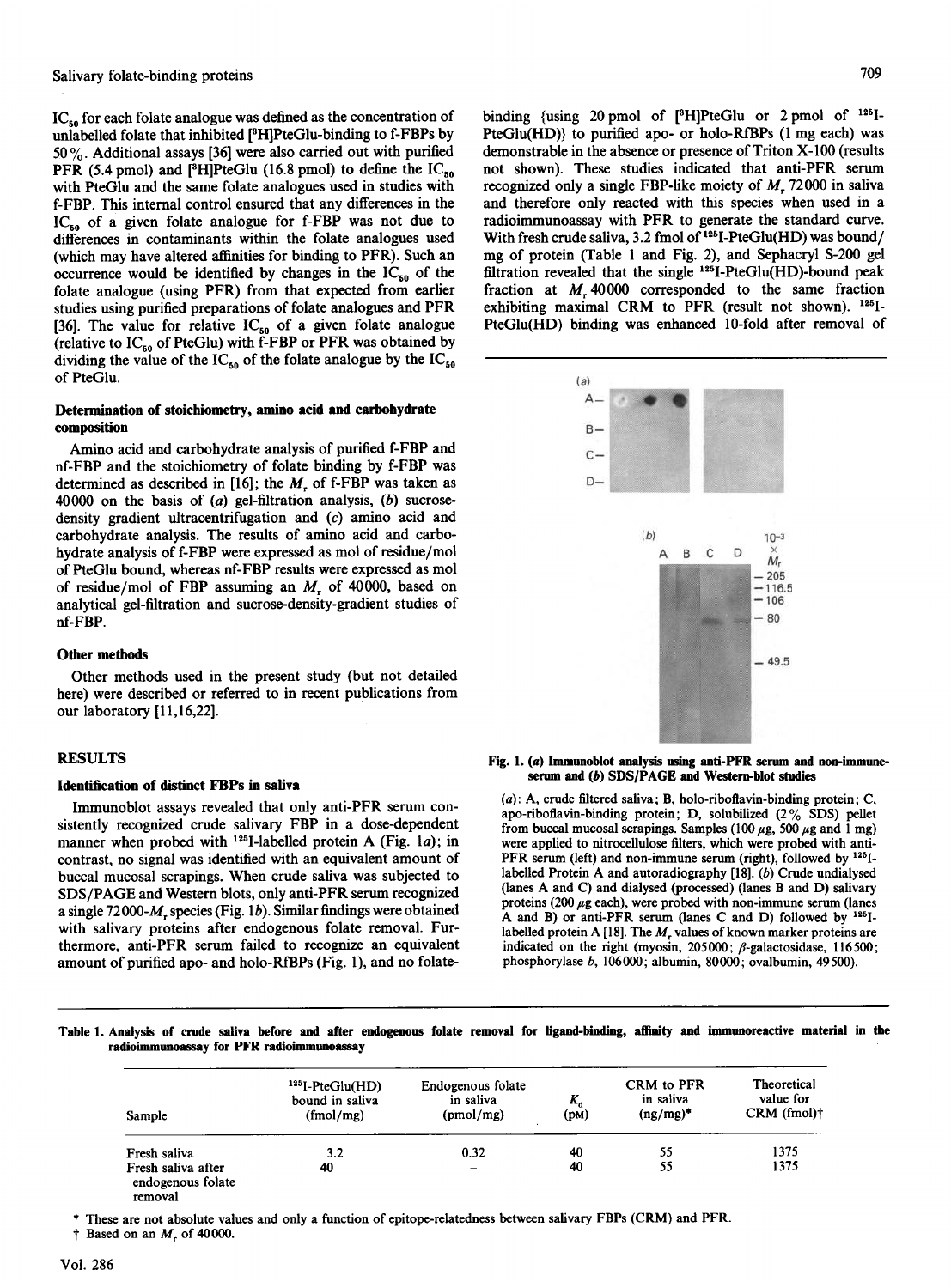

Fig. 2. H.p.l.c. gel-filtration analysis of the binding of  $125$ I-PteGlu(HD) to

 $\mathcal{L}$  Crude human saliva (100  $\mu$ ), (b) protein), (b) proteins), (b) proteins), (b) proteins), (b) proteins), (b) proteins), (b) proteins), (b) proteins), (b) proteins), (b) proteins), (b) proteins), (b) proteins), (b (a) Crude human saliva (100  $\mu$ 1; 100  $\mu$ g of protein), (b) processed saliva (100  $\mu$ l; 90  $\mu$ g of protein) or (c) purified f-FBPs (5  $\mu$ g of protein) were incubated for 1 h at 37 °C, in a final volume of 250  $\mu$ l containing PT and  $125$ I-PteGlu(HD) (25 fmol) before application to an h.p.l.c. SW300 Protein-Pak column [16]. Fractions  $(0.5 \text{ ml each})$ were collected and counted for radioactivity. The second radioactive peak corresponds to free (unbound)  $125$ <sup>I</sup>-PteGlu(HD). Recovery of applied radioactivity was greater than 99%, and specific radioligand binding.<br>binding comprised 85-95% of total radioligand binding.

endogenous folate, which did not change the affinity of these FBPs for  $125$ I-PteGlu(HD) (Table 1). The radioimmunoassay for PFR revealed a total of 55 ng of  $CRM/mg$  of saliva. Assuming that the value of 55 ng was quantitative in absolute terms, and the  $M<sub>r</sub>$  of this species was 40000 on the basis of gel filtration, this translated to 1375 fmol of immunoreactive FBP/mg of saliva, a value that was 30-fold greater than that observed by the specific radioligand-binding assay used to quantify salivary FBP (Table 1). However, these findings could be explained if a species of FBPs in saliva contained a significant amount of endogenous (bound) folate that was poorly released by conventional methods to remove folate. However, exhaustive low-pH dialysis failed to increase  $125$ I-PteGlu(HD) binding greater than that achieved by charcoal adsorption of low-pH-dissociated endogenous folate (Table 2). Since FBP from cow's milk has been observed to bind

#### Table 2. Analysis of crude saliva for ligand-binding after removal of endogenous folate by various methods

Values in parentheses represent the value for  $125$ I-PteGlu(HD)binding (in fmol) to fresh saliva before endogenous folate removal.

| Saliva<br>sample                           | $125$ I-PteGlu(HD)<br>bound in saliva<br>(fmol/mg) | Fold increase<br>in folate binding<br>after endogenous<br>folate removal |
|--------------------------------------------|----------------------------------------------------|--------------------------------------------------------------------------|
| Dialysed against PBS                       | 3.2                                                |                                                                          |
| After low-pH and<br>charcoal treatment     | 40(3.2)                                            | 12.5                                                                     |
| After low-pH dialysis                      | 28(3.0)                                            | 9.3                                                                      |
| After guanidinium<br>chloride and dialysis | 26.6(3.2)                                          | 8.3                                                                      |

some folate even at pH 3, we employed <sup>a</sup> strategy wherein salivary FBPs in 3 M-guanidinium chloride were extensively dialysed first against 6 M-guanidinium chloride, followed by subsequent dialysis against PBS to remove the denaturant. Despite these efforts, the renatured salivary FBP did not exhibit more binding of <sup>125</sup>I-PteGlu(HD) or [<sup>3</sup>H]PteGlu than any of the other low-pH-dialysed samples (Table 2). Thus it was unlikely that salivary FBPs contained a major fraction that had endogenous bound folate which would lead to the observed poor binding to radiolabelled folate. Furthermore, saliva did not contain a factor that inhibited or destroyed radiolabelled folate from a factor that inhibited of destroyed radioabelled folate From binding  $PFR$ , since there was no inhibition of  $[9H]PteG$ lu binding (with 50 pmol of [ $\text{HIPteGlu}$ ) to purified PFR (25 pmol of PFR) by dialysed saliva (at 4, 22 or 37 °C for 30 min), and of FTK) by dialysed saliva (at  $\frac{4}{3}$ , 22 of 37 C for 30 lilli), and minimal influence (applex. 10  $/0$ ) by fresult undialysed saliva which was accounted for by endogenous folate (results not shown). The discrepancy between quantification of salivary FBPs by radioligand binding and radioimmunoassay therefore led us to conclude that saliva probably contained two distinct species of FBPs: one species which was quantitatively much less, but which was functionally active in folate binding (designated f-FBP), and another quantitatively major species which was functionally inactive in folate binding (designated nf-FBP).

# Isolation of nf-FBPs

Pilot studies indicated that rabbit anti-PFR serum-Sepharose (200  $\mu$ l) specifically bound more than 95% of <sup>125</sup>I-labelled PFR, whereas non-immune serum-Sepharose bound approx.  $5\%$  of affinity-purified <sup>125</sup>I-labelled PFR  $(400000 \text{ c.p.m. of } ^{125}\text{I-labelled}$ PFR in 1 ml of PT) [34]. Using the radioimmunoassay for PFR to monitor the purification of nf-FBP, we isolated salivary nf-FBPs using anti-PFR serum-Sepharose as a major purification step (Table 3). Quantification of CRM and expression as relative specific radioactivity was only useful as a measurement of relative. purification from one step to another. Samples from each step were also analysed by SDS/PAGE to monitor enrichment of 72000- $M$ , CRM species (Fig. 3b). The Sephacryl S-200 gelfiltration step was important to separate major contaminant proteins unrelated to 40000- $M$ , nf-FBP, which co-migrated on  $SDS/PAGE$  in the approx. 70000- $M_r$  region as nf-FBP, as well as other lower- $M$ , contaminants; this fact is supported by the marked increase in specific activity of nf-FBP after this step (Table 3), and is observed when SDS/PAGE profiles of the proteins migrating at  $M$ , 72000 before and after this step are compared (Fig. 3a, lane B versus lane C respectively). When the peak fraction of purified nf-FBP (after the gel-filtration step) was re-applied to another Sephacryl S-200 gel-filtration column, the single protein peak which eluted at an apparent  $M<sub>r</sub>$  of 40000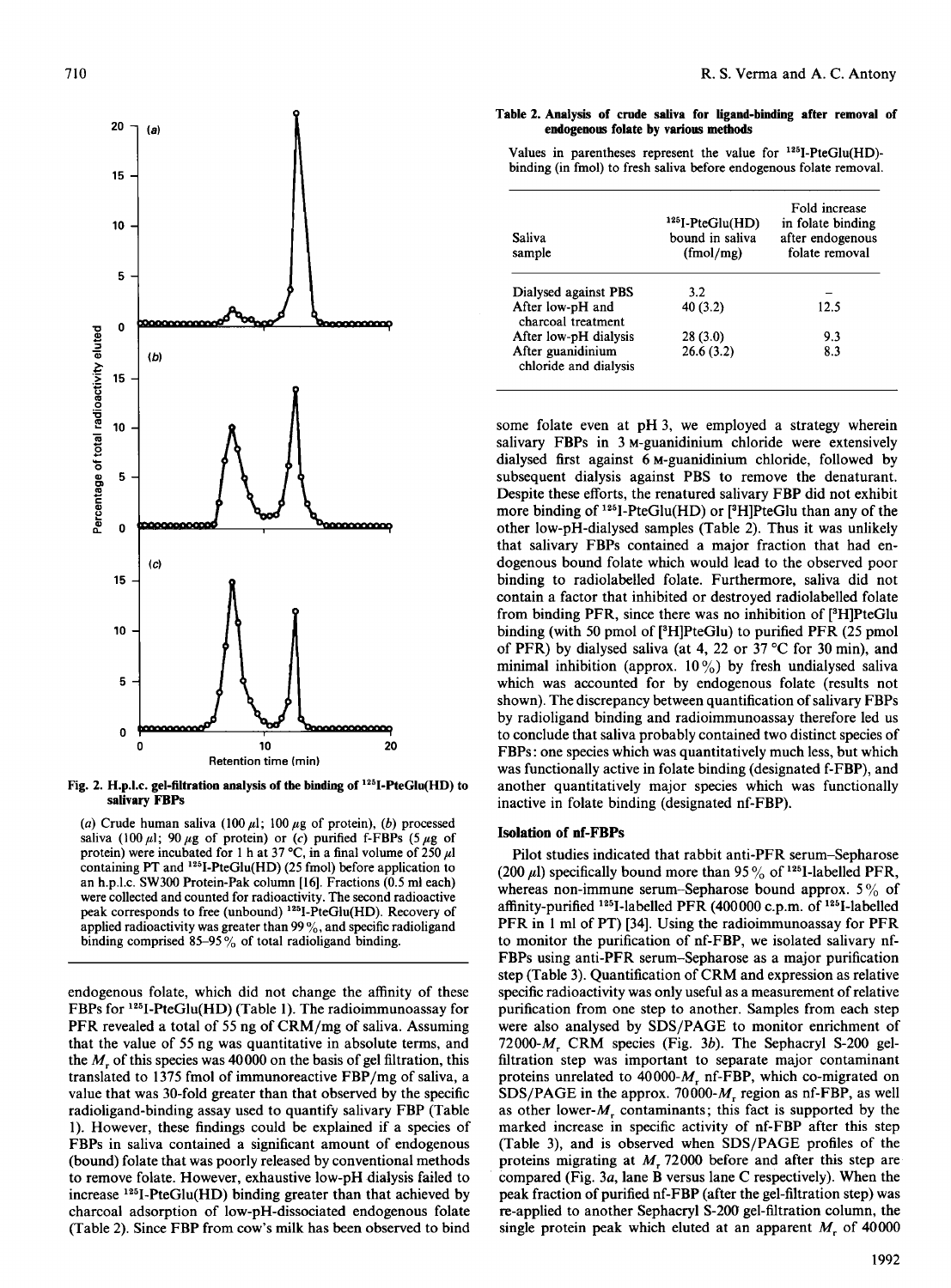## Table 3. Purification scheme for nf-FBPs

| Purification<br>step                                                    | Volume<br>(m <sub>l</sub> ) | Protein<br>(mg) | Endogenous<br>folate<br>(pmol/mg<br>of protein) | Total CRM by<br>radioimmunoassav<br>(µg) | Relative specific<br>activity* |
|-------------------------------------------------------------------------|-----------------------------|-----------------|-------------------------------------------------|------------------------------------------|--------------------------------|
| Human saliva after<br>centrifugation and<br>filtration                  | 800                         | 1120            | 0.32                                            | 59.9                                     | 0.05                           |
| After affinity chromatography<br>elution, dialysis and<br>freeze-drying | 42                          | 12.89           | 0.92                                            | 40.3                                     | 3.13                           |
| After Sephacryl S-200<br>gel filtration                                 | 2.75                        | 0.71            |                                                 | $17.6*$                                  | 24.79                          |

 $*$  These values represent a 490-fold purification with 290% recovery based on relative-specific-activity comparisons from a  $\sim$ purification states.



Fig. 3. SDS/PAGE analysis of nf-FBPs  $(a)$  and f-FBPs  $(b)$  during the  $\mathbf{v}$  and  $\mathbf{v}$  after a function; lane  $\mathbf{v}$ 

(a) Lane A, crude saliva after centrifugation; lane B, after affinity chromatography, dialysis and freeze-drying; lane C, after Sephacryl S-200 gel filtration. (b) Lane A, processed saliva after endogenous folate removal; lane B, after  $(NH_4)_2SO_4$  precipitation and dialysis; lane C, after CM-cellulose elution; lane D, after h.p.l.c. step; 50  $\mu$ g of protein was applied to each well. The direction of electrophoresis was from top to bottom and the  $M$ , values are indicated on the right of each panel.

coincided with the peak of CRM to PFR (Fig. 4a); in addition, the specific activities of the individual fractions were virtually identical, supporting a high degree of purity of this species. Of additional significance was the fact that this preparation did not bind <sup>125</sup>I-PteGlu(HD) (results not shown). Since f-FBP can be denatured with guanidinium chloride and successfully renatured without significant loss of  $^{125}$ I-PteGlu(HD)-binding capacity (Table 2), and guanidinium chloride was used to elute salivary FBPs bound to anti-PFR serum-Sepharose, the lack of binding of  $125$ I-PteGlu(HD) to the purified nf-FBP indicated no contamination of nf-FBP by f-FBP. No differences in recovery were observed when purification was carried out with processed or unprocessed saliva.

### **Isolation of f-FBPs**

Table 4 summarizes the various purification steps involved in



Fig. 4. Analytical Sephacryl S-200 gel-filtration profile of purified nf-FBP  $(a)$  and purified f-FBP  $(b)$ 

The sample consisted of 250  $\mu$ g of purified nf-FBPs and 100  $\mu$ g of First sample consisted of 250  $\mu$ g of purified in-FBFs and 100  $\mu$ g or<br>purified f-FBPs preincubated with 25 fmol of <sup>1281</sup>-PteGlu(HD) in 3 ml of PT followed by dialysis. Fractions of volume 2.75 ml were collected and assayed for protein ( $\bigcirc$ ) and CRM to PFR ( $\bigcirc$ ) (*a*) or radioactivity  $(\bullet)$  (b).

contained very small quantities of f-FBPs which specifically bound approx.  $30-40$  fmol of  $125$ I-PteGlu(HD). This is below the limits of detectability using the relatively-lower-specific radioactivity [<sup>3</sup>H]PteGlu. Therefore, in all steps before  $(NH_4)_2SO_4$ precipitation of f-FBPs, we relied on <sup>125</sup>I-PteGlu(HD)-binding assays to identify f-FBPs. The total amount of [3H]PteGlu bound to f-FBPs after this step was therefore taken as  $100\%$  recovery (Table 4). The purification of f-FBP was also monitored by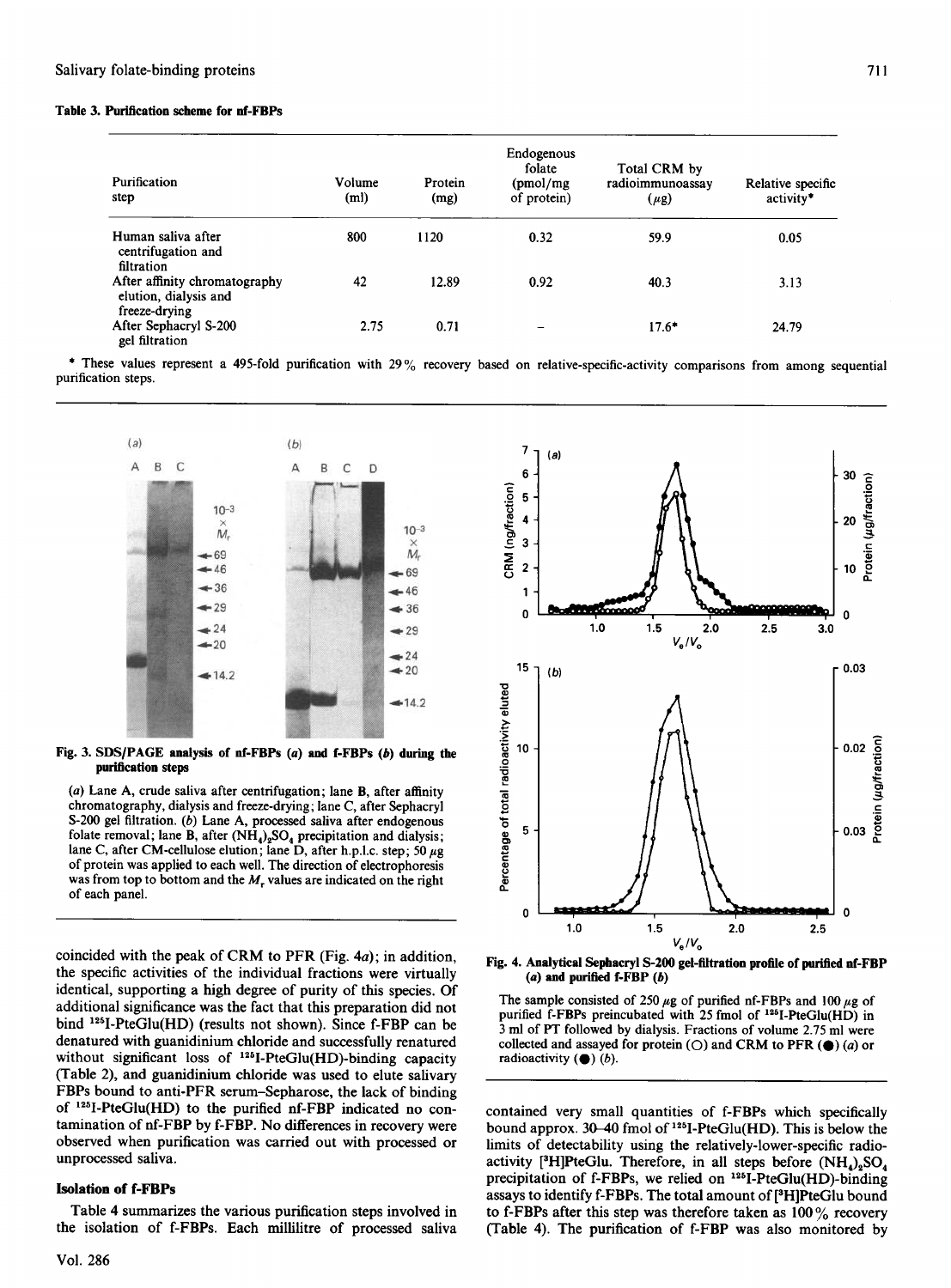## Table 4. Purification scheme for f-FBPs

Values in parentheses represent percentage recovery as discussed in the text.

| Purification step                                                                                  | Volume<br>(m <sub>l</sub> ) | Protein<br>(mg) | Endogenous folate<br>(pmol/mg of protein) | Total [ <sup>3</sup> H]PteGlu<br>bound (nmol) | Specific activity<br>(nmol of PteGlu<br>bound/mg of protein) |
|----------------------------------------------------------------------------------------------------|-----------------------------|-----------------|-------------------------------------------|-----------------------------------------------|--------------------------------------------------------------|
| Human saliva after<br>centrifugation and<br>filtration                                             | 5000                        | 4900            | 0.32                                      |                                               |                                                              |
| After endogenous folate<br>removal (low pH, charcoal)                                              | 6000                        | 3840            | -                                         |                                               |                                                              |
| After $(NH_4)$ <sub>2</sub> SO <sub>4</sub><br>precipitation $(10-40\%)$ .<br>followed by dialysis | 600                         | 1116.5          |                                           | 8.8(100)                                      | 0.0079                                                       |
| After CM-cellulose elution<br>with $0.25$ M-NaCl                                                   | 15.0                        | 22.6            | $\qquad \qquad$                           | 3.4(38)                                       | 0.15                                                         |
| After SW300 h.p.l.c. gel<br>filtration                                                             | 2.5                         | 0.20            |                                           | $4.43*(50)$                                   | 22.15                                                        |

\* This value represents a 2800-fold purification based on absolute values of 1:1 molar stoichiometry of folate binding by f-FBP.



SDS/PAGE [15% (W/V) polyacryiamide gels] of purified ni-FBPs

Each protein (25  $\mu$ g), as well as known  $M_r$  marker proteins (lane C; albumin, 69000; ovalbumin, 46000; glyceraldehyde-3-phosphate dehydrogenase, 36000; carbonic anhydrase, 29000; trypsinogen, 24000; trypsin inhibitor, 20000;  $\alpha$ -lactalbumin, 14200), were stained with Coomassie Blue. The M<sub>r</sub> values are indicated on the right.

 $\mathcal{S}$  $\mathbf{S}$ DS/PAUE analysis of samples after each step, and these data are shown in Fig.  $3(b)$ , which reveals progressive purification of the  $72000-M$ , species. Purity of the protein after the final h.p.l.c. gel-filtration purification step was assessed by analytical Sephacryl S-200 gel filtration where <sup>125</sup>I-PteGlu(HD)-bound f-FBPs were eluted as a single peak coinciding with protein (Fig.  $4b$ ), and the specific activities of the individual fractions were virtually identical, suggesting that there was little to no contamination of f-FBPs by nf-FBPs. The purity of the f-FBPs was independently confirmed by stoichiometry of folate binding (carried out during amino acid and carbohydrate analysis) as well as by SDS/PAGE (see below).

# When the purified proteins were individually and the proteins were individually analyzed by the proteins of the pro

When the purified proteins were individually analysed by SDS/PAGE (with or without 2-mercaptoethanol), a single 72000- $M$ , band was observed for f-FBPs and nf-FBPs (Fig. 5), indicating (a) higher  $M_r$  values than human PFR [16,18,22,36], milk FBPs [12], KB-cell-membrane-associated FBPs [13–15], and membrane-associated FBDs in pig integring  $[37]$ , and that  $(b)$  $\frac{1}{2}$  international consistent of a single polypeptide chain,  $\frac{1}{2}$  is a single polypeptide chain,  $\frac{1}{2}$ both nf-FBPs and f-FBPs consisted of a single polypeptide chain, consistent with other FBPs [1,2]. When subjected to the radio-<br>immunoassay for PFR and related FBPs, 1  $\mu$ g each of apparently homogeneous f-FBPs and nf-FBPs were quantified as  $18 \text{ ng of}$ <br>homogeneous f-FBPs and nf-FBPs were quantified as  $18 \text{ ng of}$ estimated values are relative to the reactivity. The reactivity of antiesumated values are *retaine* to the reactivity of anti-PFR serum with PFR used in the standard curve, these data nevertheless indicated that the distinct salivary FBPs were antigenically related to, though not identical with, one another. These data, however, emphasized that there was very little epitope-relatedness between PFR and both salivary FBPs. Since the f-FBP was also recognized by anti-PFR serum, f-FBP could have co-purified with nf-FBP. since this species was purified using anti-PFR antibody-Sepharose as the major purification step. However, since equal amounts of purified f-FBP and nf-FBP were fairly comparably measurable by radioimmunoassay, it follows that the degree of contamination of purified nf-FBP by f-FBP could be no more than its ratio in the crude state, i.e. not more than  $3\%$  of total CRM in saliva, which predominantly consisted of nf-FBP. Furthermore, the fact that purified nf-FBP failed to bind <sup>125</sup>I-PteGlu(HD) indicates that nf-FBP was not contaminated with f-FBP. Conversely, purified f-FBPs bound 0.94 mol of [<sup>3</sup>H]PteGlu/mol of protein, which further confirmed the purity of f-FBP as well as its lack of contamination by nf-FBP. The dissociation constant of f-FBPs for  $125$ -PteGlu(HD) was 40 pm (Fig. 6a), findings comparable with those for high-affinity FBPs. The results of inhibition of [<sup>3</sup>H]PteGlu binding to f-FBP by PteGlu and various folate analogues was markedly different from those for PFR. The relative  $IC_{50}$  was 1, 15, 219 and 875 for PteGlu, 5-methyltetrahydrofolate, methotrexate and 5formyltetrahydrofolate respectively, findings comparable with earlier data for purified PFR and h.p.l.c.-purified folate analogues [36]. In contrast, for f-FBP, the relative  $IC_{50}$  value was 1 with PteGlu, 2.5 with methotrexate, 20 with 5-formyltetrahydrofolate and 1000 with 5-methyltetrahydrofolate (Fig. 6b). Since the order of highest to lowest relative affinity uniformly proceeds from PteGlu  $> 5$ -methyltetrahydrofolate  $> 5$ -formyltetrahydrofolate  $>$  methotrexate with the internal control PFR, which was characteristic of other FBPs [1,2], the observed differences in relative specificity of binding f-FBPs by various folate analogues was not a function of minor contaminants (with high affinity for PFR) which could spuriously alter the  $IC_{50}$  of these folate analogues. These data indicated that the ligand-binding sites of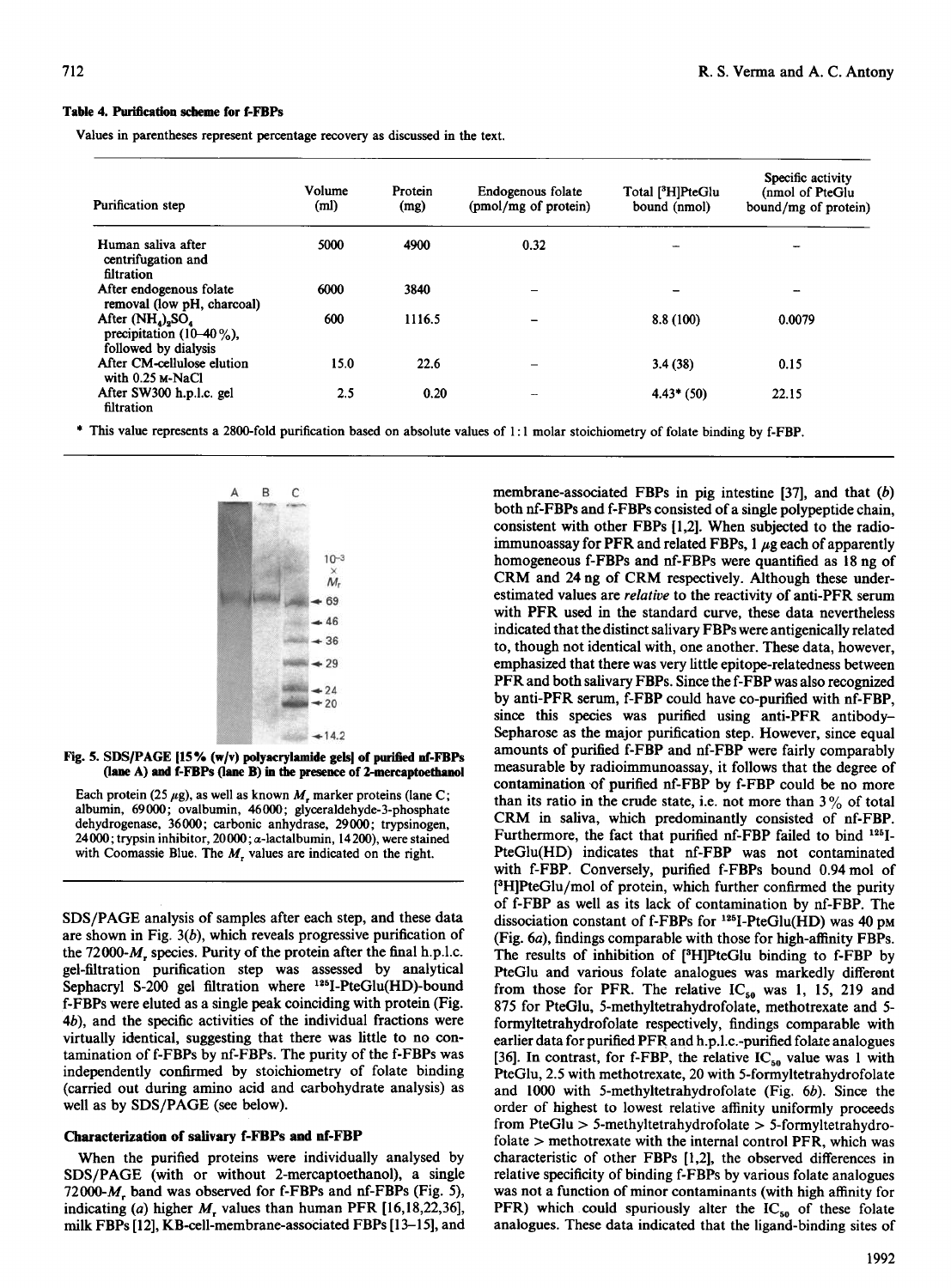### Table 5. Amino acid and carbohydrate composition of human salivary f-FBPs and nf-FBPs

N.D., not determined. Values in parentheses indicate the composition as mol/l00 mol of total amino acids.

| Item                         | f-FBPs (mol<br>of residue/<br>mol of<br>PteGlu bound) | nf-FBPs<br>(mol of<br>residues/<br>mol of FBPs)* |
|------------------------------|-------------------------------------------------------|--------------------------------------------------|
| Amino acid                   |                                                       |                                                  |
| Alanine                      | 12(4.6)                                               | 24 (6.8)                                         |
| Arginine                     | 13(5.0)                                               | N.D.                                             |
| Asparagine or aspartic acid  | 31(11.8)                                              | 75(21.3)                                         |
| Cysteine                     | N.D.                                                  | N.D.                                             |
| Glutamine or glutamic acid   | 43 (16.4)                                             | 25(7.1)                                          |
| Glycine                      | 22 (8.4)                                              | 15(4.3)                                          |
| Histidine                    | 9(3.4)                                                | 15(4.3)                                          |
| Isoleucine                   | 12(4.6)                                               | 17(4.8)                                          |
| Leucine                      | 19(7.3)                                               | 31(8.8)                                          |
| Lysine                       | 11(4.2)                                               | 30(8.5)                                          |
| Methionine                   | 1(0.4)                                                | 1(0.3)                                           |
| Phenylalanine                | 10(3.8)                                               | 13(3.7)                                          |
| Proline                      | 20(7.6)                                               | 23(6.5)                                          |
| Serine                       | 20(7.6)                                               | 51 (14.5)                                        |
| Threonine                    | 10(3.8)                                               | 20(5.7)                                          |
| Tryptophan                   | N.D.                                                  | N.D.                                             |
| Tyrosine                     | 11(4.2)                                               | 12(3.4)                                          |
| Valine                       | 18(6.9)                                               | 31(8.8)                                          |
| Total amino acid residues/   |                                                       |                                                  |
| mol of FBPs                  | 262                                                   | 383                                              |
| $M$                          | 33972                                                 | 47487                                            |
| Carbohydrate                 |                                                       |                                                  |
| Sialic acid                  | 2                                                     | 4                                                |
| Fucose                       | $\overline{c}$                                        | 1                                                |
| Galactose                    | $\overline{\mathbf{4}}$                               | 3                                                |
| Mannose                      | 3                                                     | $\overline{\mathbf{c}}$                          |
| Glucosamine                  | 16                                                    | 9                                                |
| Galactosamine                | 1                                                     | N.D.                                             |
|                              |                                                       |                                                  |
| Total carbohydrate residues/ |                                                       |                                                  |
| mol of FBPs                  | 28                                                    | 19                                               |
| $M_{\tau}$                   | 5249                                                  | 3911                                             |
| Total number of residues/    |                                                       |                                                  |
| mol of FBPs                  | 290                                                   | 402                                              |
| Total $M_{\rm r}$            | 39221                                                 | 51398                                            |
| Carbohydrate $(\% ) \dots$   | 13.4                                                  | 7.6                                              |

\* The  $M$ , was assumed to be 40000 based on analytical Sephacryl S-200 gel-filtration and sucrose-density-gradient-ultracentrifugation data.

f-FBP were distinctly different from prototypical human FBPs. In contrast, nf-FBPs did not bind PteGlu or other reduced or oxidized folate analogues in mono- and poly-glutamated forms (results not shown).

The amino acid and carbohydrate composition of purified nf-FBPs and f-FBPs (Table 5) indicated that f-FBP had an  $M<sub>r</sub>$  of 39 221 and nf-FBP had an  $M<sub>r</sub>$  of 51 398. Carbohydrates comprised 13 and 8% of the total  $M<sub>r</sub>$  of f-FBPs and nf-FBPs respectively. Significantly, the majority of amino acid residues/mol of FBP. were different between f-FBP and nf-FBP, nf-FBPs contained 121 more amino acid residues than f-FBP, thus accounting for the higher  $M_r$ . When both purified salivary FBPs were radioiodinated and subsequently analysed by Sephacryl S-200 gel filtration and SDS/PAGE, there was a single species of iodinated protein that corresponded to the elution and migration profile of unlabelled FBPs respectively (results not shown). Since <sup>125</sup>Ilabelled FBPs were not subjected to additional purification steps before analysis (except for Sephadex G-10 gel filtration to



Fig. 6. Dissociation constant of  $^{125}$ I-PteGlu(HD) for purified f-FBPs (a) and competitive inhibition of [3H]PteGlu-binding of f-FBPs by unlabelled folates  $(b)$ 

Partially purified (CM eluate) f-FBPs were suspended with 3 pmol of [<sup>3</sup>H]PteGlu in the absence (maximum bound) and presence of increasing concentrations of PteGlu ( $\blacksquare$ ), 5-methyltetrahydrofolate  $(\square)$ , 5-formyltetrahydrofolate  $(\bigcirc)$  or methotrexate  $(\bigcirc)$  in a final volume of 250  $\mu$ l in PT. After incubation for 1 h at 37 °C, the samples were assayed for bound and free radioactivity. The value for 100% [<sup>3</sup>H]PteGlu binding (no inhibition) was 0.3 pmol.

separate free Na<sup>125</sup>I), this finding lent further support to their apparent homogeneity, since no other contaminating iodinated proteins were identified. Isoelectric focusing (not shown) revealed that with nf-FBPs, 66% of the total radioactivity was recovered in a narrow band which focused at pH 7.8, whereas 60% of f-FBPs were recovered in a narrow band which focused at pH 8. with a minor peak (less than  $5\%$ ) at pH 3.5.

In the absence of Triton X-100, we were unable to detect  $^{125}$ I-PteGlu(HD) binding to f-FBPs even after removal of endogenous folate. With increasing concentrations of Triton X-100 there was a progressive increase in radioligand binding by f-FBPs (Table 6) for which there is no precedence among other human FBPs previously studied. nf-FBPs, on the other hand, failed to bind radiolabelled folate in the absence or presence of Triton X-100. Since other hydrophobic FBPs bind significant quantities of detergent which accounts for their aberrant elution on gel filtration in the presence of Triton X-100  $[1,12,15,18]$ , we investigated whether the Triton  $X-100$ -dependence of f-FBPs for optimal ligand binding was due to Triton X-100 micelle binding. Sucrose-density-gradient ultracentrifugation of both FBPs in water and <sup>2</sup>H<sub>2</sub>O above the critical micellar concentration of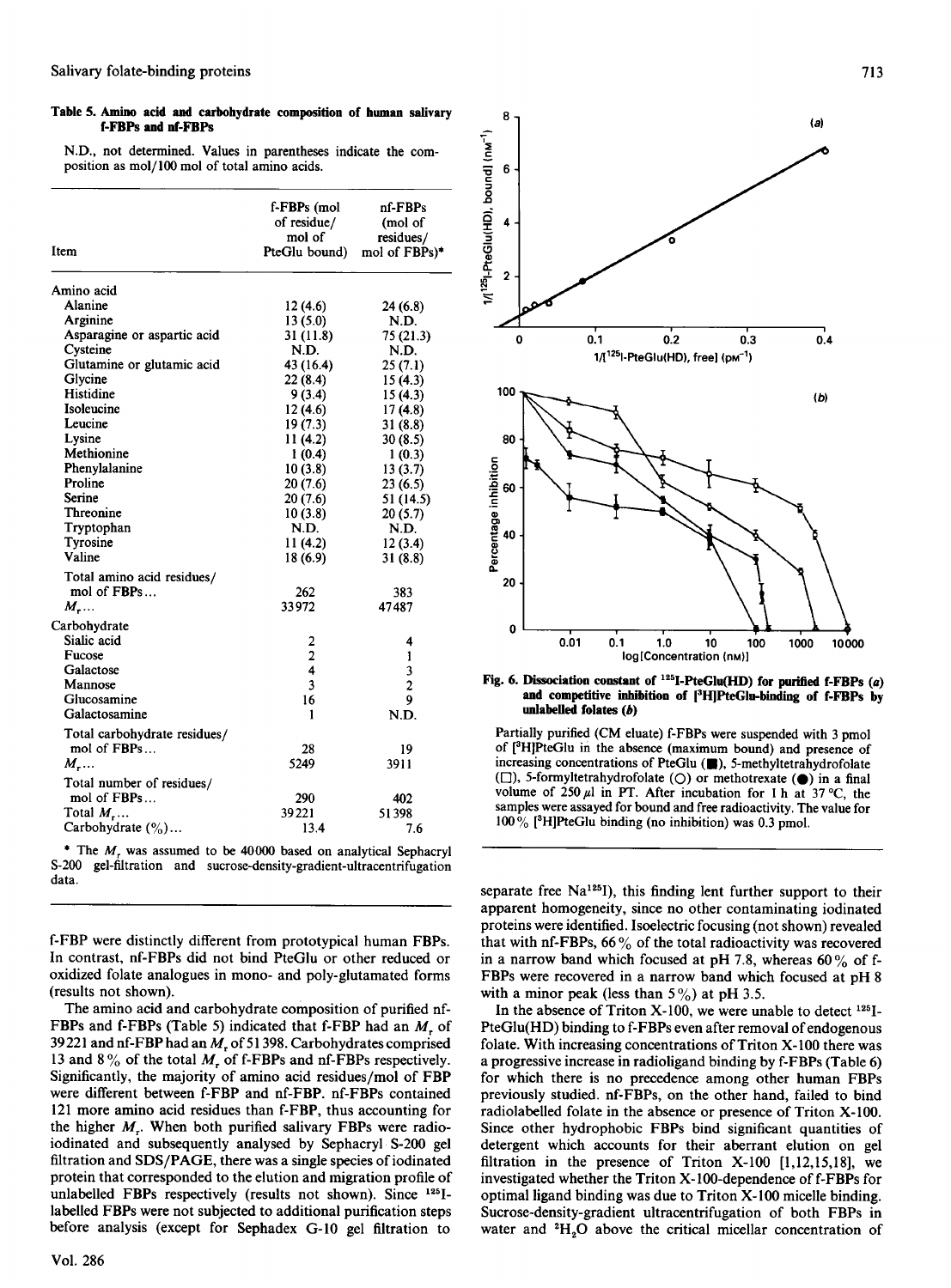#### Table 6. Effect of Triton X-100 on the binding of '25I-PteGlu(HD) to f-FBPs

Crude processed human saliva (250  $\mu$ l) was incubated with <sup>125</sup>I-PteGlu(HD) (25 fmol), in a final volume of 1 ml containing 10 mm- $K<sub>2</sub>PO<sub>4</sub>$ , pH 7.5, and various concentrations of Triton X-100. After incubation for 30 min at 37 °C, the samples were cooled to 4 °C and successively analysed by h.p.l.c. gel filtration for radioligand binding. The maximal binding  $(100\%)$  was 10 fmol of <sup>125</sup>I-PteGlu(HD)/ml of crude saliva.

| Concentration of<br>Triton X-100 $(\% )$ | Percentage<br><sup>125</sup> I-PteGlu(HD)<br>binding |
|------------------------------------------|------------------------------------------------------|
| 0                                        | 0                                                    |
| 0.25                                     | 18                                                   |
| 0.50                                     | 36                                                   |
| 0.75                                     | 80                                                   |
| 1.00                                     | 100                                                  |
| 1.50                                     | 100                                                  |

Triton X-100 failed to reveal Triton X-100 micelle binding (not shown). This was manifested by no apparent differences in sedimentation profile in water compared with <sup>2</sup>H<sub>2</sub>O, similar to hydrophilic PFR [12,18], and both species co-sedimented with 40000- $M$ , marker proteins, consistent with the data obtained from S-200 gel filtration in Triton X-100.

# DISCUSSION

Several prerequisites were experimentally verified before we several prefequences were experimentally verified before we were connuent about including for two distinct immunoreactive FBPs in human placenta. These relate to  $(a)$  the purity of the PFR used to raise antibodies,  $(b)$  the specificity of the anti-PFR antibodies,  $(c)$  validation of the radioimmunoassay for PFR,  $(d)$  inability to unmask additional putative cryptic folatebinding sites in saliva and  $(e)$  experimental reassurance that saliva did not contain an inhibitor or factor that destroyed the ligand-binding site of purified PFR. The first three prerequisites have been met through extensive analysis reported in prior publications from our laboratory, and verification of the last two prerequisites have been satisfied experimentally by the results of the present study. Thus our failure to correlate the amount of folate bound with the theoretical ligand-binding capacity of the experimentally quantified CRM supported the conclusion that there existed two species of immunoreactive FBP-like species in normal saliva: one which bound folate (f-FBP) and another CRM to PFR (nf-FBP) which was presumably present in quantitatively greater amounts ( $>$  30-fold).

Since hydrophobic FBPs and (native) PFR are linked to the membrane through GPI anchors [21,22], it could therefore be argued that nf-FBP was only related to f-FBP and PFR through the common epitope (the cross-reacting determinant) in GPIanchored proteins. Against this is the fact that the antigen used to generate anti-PFR serum [36] did not contain this moiety since  $\alpha$ ) hydrophilic PFR (the antigen) was the product of endoproteolytic degradation of native hydrophobic PFR through the action of endogenous metalloproteinases  $[16, 18, 19]$ , and (b) this hydrophilic fragment containing the ligand-binding site (hydrophilic PFR) was purified distinct from its hydrophobic GPI-anchored domain which would contain the cross-reacting determinant [22].

Another issue relates to the extremely poor quantitative data obtained by purified salivary FBPs when tested in the radioimmunoassay for PFR; this radioimmunoassay was based on anti-PFR serum recognition of purified PFR, which was also the tracer used. Under these conditions, proteins with shared anti-

genic determinants to PFR would be specifically identified irrespective of whether the degree of epitope sharing was strong or weak. In the latter instance, the only distinguishing feature would be the greater quantity of protein required to overcome anti-PFR serum recognition of radioiodinated PFR tracer. Alternatively, this could be a function of a small amount of FBP in an unpurified protein preparation; however, the purified nf-FBP and f-FBP did not contain contaminants. Thus we must conclude that the observed lack of correlation between the quantification of CRM with the quantification of protein was <sup>a</sup> function of weak sharing of antigenic determinants between PFR and nf-FBP and f-FBP. We have previously shown the in vitro generation and acquisition of an iodinated species of PFR from <sup>a</sup> purified PFR preparation that did not react with anti-PFR serum as well as the native affinity-purified <sup>125</sup>I-labelled PFR in immunoprecipitation and radioimmunoassay studies [34]. This precedent derived in vitro supports the concept that an antigenically identical FBP species could somehow be generated in saliva in vivo with profound alteration in  $f(x) = 1 + 1$  $\frac{1}{2}$  and  $\frac{1}{2}$  are  $\frac{1}{2}$  and  $\frac{1}{2}$  and  $\frac{1}{2}$  and proto- $\frac{1}{2}$  and proto- $\frac{1}{2}$  and proto- $\frac{1}{2}$  and protoand reaction with specific antiserum when compared with proto-<br>typical FBPs such as PFR. Thus the observed weak correlation between the amount of nf-FBP/F-FBP and the equivalence of  $\mathsf{CEPA}$  in the amount of nf-FBP/F-FBP and the equivalence of CRM in the PFR radioimmunoassay predicted significant differences between the two salivary FBPs from other human FBPs. This evidence was obtained from  $\frac{1}{2}$  the different order order order order order order order order order order order order order order order order order order order order order order order order order order order ord  $\epsilon$  specific was obtained from  $\mu$  the districtly different order of specificity for various folate analogues (relative  $IC_{50}$  with f-FBP compared with PFR), as well as the demonstrated necessity for Triton X-100 for optimal exhibition of ligand binding. Although this latter feature of f-FBP has no precedent among human FBPs, soluble FBP in cow's whey has been shown to exhibit virtually identical characteristics [38]. The fact that  $\alpha$  in the unitary included characteristics [50]. The fact that detergents neip in the unfortung of polypeptities by interacting at hydrogen-binding sites, thus making the protein more linear [39], raises the possibility that analogous mechanisms may exist for f-FBPs in vivo. Whereas surface-active substances (lipids or detergents) are required for the maximal activity of several membrane-derived proteins, we have no information as to whether f-FBP is derived from membrane FBP. Nevertheless, although saliva is not known to contain detergent, it will be of interest to study the possible role of endogenous bile salts in modulating folate-binding capacity of f-FBPs in vivo; this may be of relevance at sites of folate absorption in the intestine.

Although the significance of nf-FBPs in saliva is not yet known, their presence there must eventually be considered within the context of folate and FBP metabolism [1,2,40]. Despite the identification of diverse proteins with very little or no similarity in their primary structure which interact with folates [40], the biochemistry of immunologically related proteins to high-affinity FBPs which do not bind folates has not been described. Whereas the existence of nf-FBP could be explained by numerous possibilities, our studies have eliminated those related to  $(a)$  occupancy of the ligand-binding site by folate,  $(b)$  the presence of an inhibitor of folate binding in saliva,  $(c)$  destruction of the ligand-binding site of a FBP shortly after its synthesis by some moiety in saliva or  $(d)$  limited proteolysis of the FBP by salivary proteinases. In addition, nf-FBP was  $(e)$  not a CRM with a different preferred ligand from folates, and  $(f)$  not an aglycosylated form of FBP which has not yet been post-translationally processed to acquire a functionally active ligand-binding site. However, we cannot rule out the possibility of nf-FBP being a regulated product in folate homoeostasis, since only normal (non-folate-deficient) subjects were donors of saliva. Also, the possibility that nf-FBP represents an unprocessed precursor in saliva which, through interaction with gastrointestinal secretions, acquires ligand-binding capacity, leading to a modulatory role in intestinal folate homoeostasis, remains to be tested.